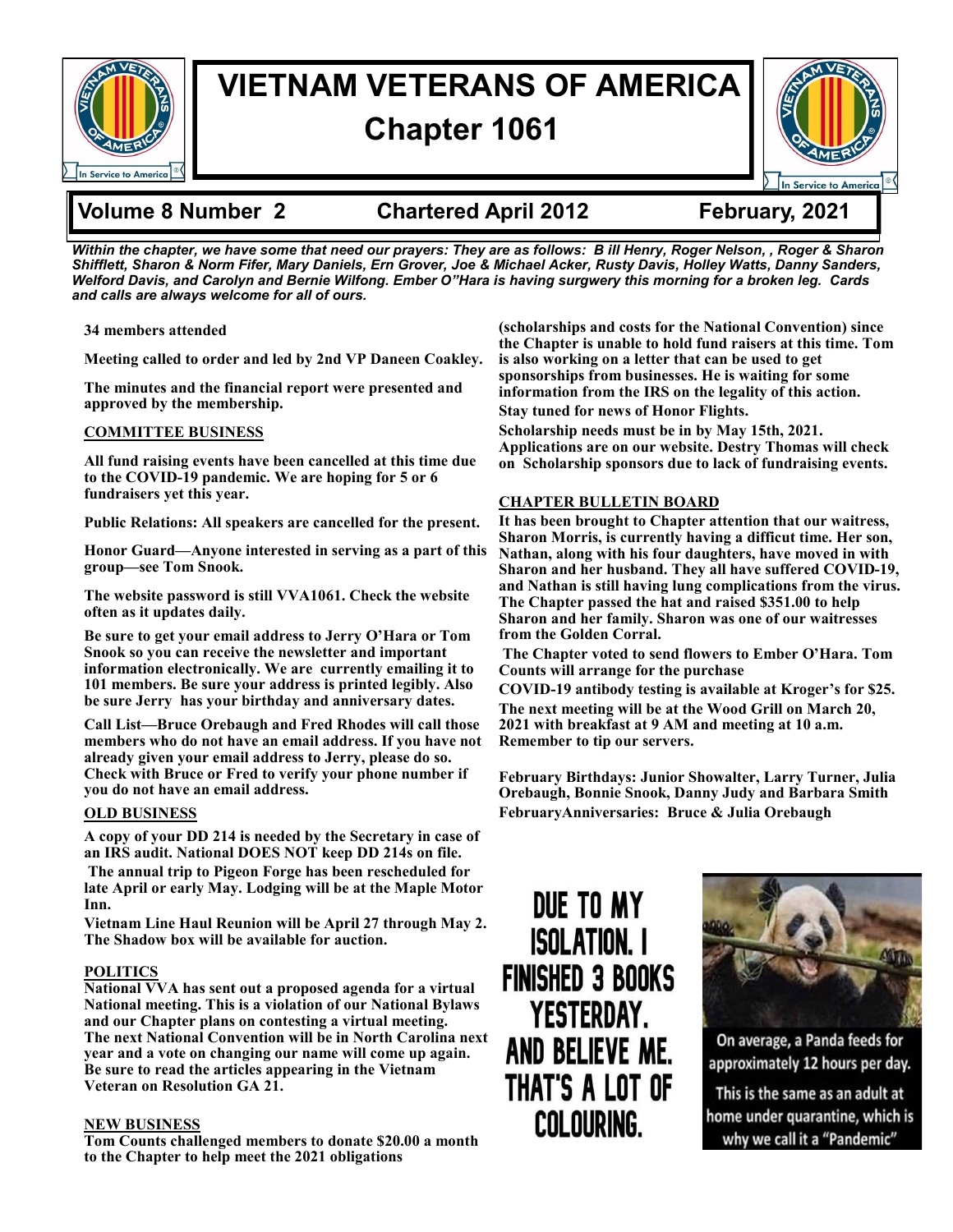### **BOARD OF DIRECTORS 2018-20**

#### **PRESIDENT Jerry O'Hara 540 435-3064 jdgolf04@yahoo.com**

**1 st VICE PRESIDENT Danny Sanders 540 833-5378 Hdsanders1947@gmail.com**

- **2 nd VICE PRESIDENT Daneen Coakley 540 820-6892 dacoakley@gmail.com**
- **SECRETARY Tom Snook 540 246-9628 snook107b@aol.com Alternate = Sonny Clutteur**

#### **TREASURER Tom Counts 757-630-4729 uwili@hotmail.com Alternate = Rusty Davis**

#### **DIRECTOR Kenny Emerson 540 433-1480 samboemerson@gmail.com**

**DIRECTOR Layton Payne 540 896-9329** 

- **DIRECTOR Sonny Clutteur 540 421-5200 sun4Power@aol.com**
- **DIRECTOR Roger Nelson 540 433-9770 rogerlindaattwinlakes@gmail.com**
- **DIRECTOR Don Bailey 540 442-7382 don\_and\_lavonne@verizon.net**
- **DIRECTOR Tom Pruitt 540-896-9800 bunkyp3@gmail.com**
- **DIRECTOR Bennie Swindall 540 896-5325 swindallv@aol.com**
- **DIRECTOR Bernie Wilfong 540 –208-7828**
- **DIRECTOR Bruce Orebaugh 540 271-3191 bruce052@hotmail.com.**
- **DIRECTOR Rusty Davis 540 249-5552**
- **DIRECTOR Paul Clancey 540-560-9902**

#### **paul@kathysscuba.com**

- **SGT-AT-ARMS Danny Judy 540 564-1290 precdanny@comcast.net**
- **CHAPLAIN Roger Alger 540-652-8660 ralger1@comcast.net**
- **EDITOR Doc Talbot 540 298-7546 asartalbot@gmail.com Tom Snook 540 246-9628 snook107b@aol.com STATE DELEGATES:**

**Jerry O'Hara, Tom Snook and Bill Ludholtz**

.



#### **Gaslighting**

**Have you ever asked yourself: "Am I crazy?" If you have ever asked yourself that, you're not crazy. You're most likely being gaslighted.**

**Gaslighting is a form of psychological abuse aimed at controlling a person by altering reality to the point where the person will doubt their sanity.** 

**The term "gaslighting" comes from a 1930's play called Gas Light. The main character in the play tries to drive his wife crazy by gradually dimming the gas-powered lights in their home. When she notices the lights dimming, her husband not only denies that the lights are dimming, he convinces her that she is imagining it to the point where she questions her sanity.**

**We are living in a perpetual state of gaslighting.**

**The reality that we are being told by the media is at complete odds with what we are seeing with our own two eyes. And when we question the false reality that we are being presented, or we claim that what we see is that actual reality, we are vilified as racist or bigots or just plain crazy. You're not racist. You're not crazy.**

#### **You're being gaslighted.**

**New York State has twice as many deaths from Covid-19 than any other state, and New York has accounted for one-fifth of all Covid-19 deaths, but we are told that New York Governor Andrew Cuomo has handled the pandemic better than any other governor. But if we support policies of Governors whose states had only a fraction of the infections and deaths as New York, we're called anti-science and want people to die. So, we ask ourselves, am I crazy ?**

**No, you're being gaslighted.**

**We see mobs of people looting stores, smashing windows, setting cars on fire, and burning down buildings, but we are told that these demonstrations are peaceful protests. And when we call this destruction of our cities, riots, we are called racists. So, we ask ourselves, am I crazy?**

**No, you're being gaslighted.** 

**We see the major problem destroying many inner-cities is crime; murder, gang violence, drug dealing, drive-by shootings, armed robbery, but we are told that it is not crime, but the police that are the problem in the inner-cities. We are told we must defund the police and remove law enforcement from crime-riddled cities to make them safer. But if we**  advocate for more policing in cities overrun by crime, we are **supremacists and racists. So, we ask ourselves, am I crazy?**

#### **No, you're being gaslighted.**

**The United States of America accepts more immigrants than any other country in the world. The vast majority of the immigrants are "people of color", and these immigrants are enjoying the freedom and economic opportunity not available to them in their country of origin, but we are told that the United States is the most racist and oppressive country on the planet, and if we disagree, we are called racist and xenophobic. So, we ask ourselves, am I crazy?**

#### **No, you're being gaslighted.**

**Capitalist countries are the most prosperous countries in the world. The standard of living is the highest in capitalist countries. We see more poor people move up the economic ladder to the middle and even the wealthy class through their effort and ability in capitalist countries than any other economic system in the world, but we are told capitalism is an oppressive system designed to keep people down. So, we ask ourselves, am I crazy?**

#### **No, you're being gaslighted.**

**Communist countries killed over 100 million people in the 20th century. Communist countries strip their citizens of basic human rights, dictate every aspect of their lives, treat their citizens like slaves, and drive their economies into the ground, but we are told that Communism is the fairest, most equitable, freest and most prosperous economic system in the world. So, we ask ourselves, am I crazy?** 

**No, you're being gaslighted.**

**The most egregious example of gaslighting is the concept of "white fragility". You spend your life trying to be a good person, trying to treat people fairly and with respect. You disavow racism and bigotry in all its forms. You judge people solely on the content of their character and not by the color of their skin. You don't discriminate based on race or ethnicity. But you are told you are a racist, not because of something you did or said, but solely because of the color of your skin. You know instinctively that charging someone with racism because of their skin color is itself racist. You know that you are not racist, so you defend yourself and your character, but you are told that your defense of yourself is proof of your racism. So, we ask ourselves, am I crazy?**

**No, you're being gaslighted.**